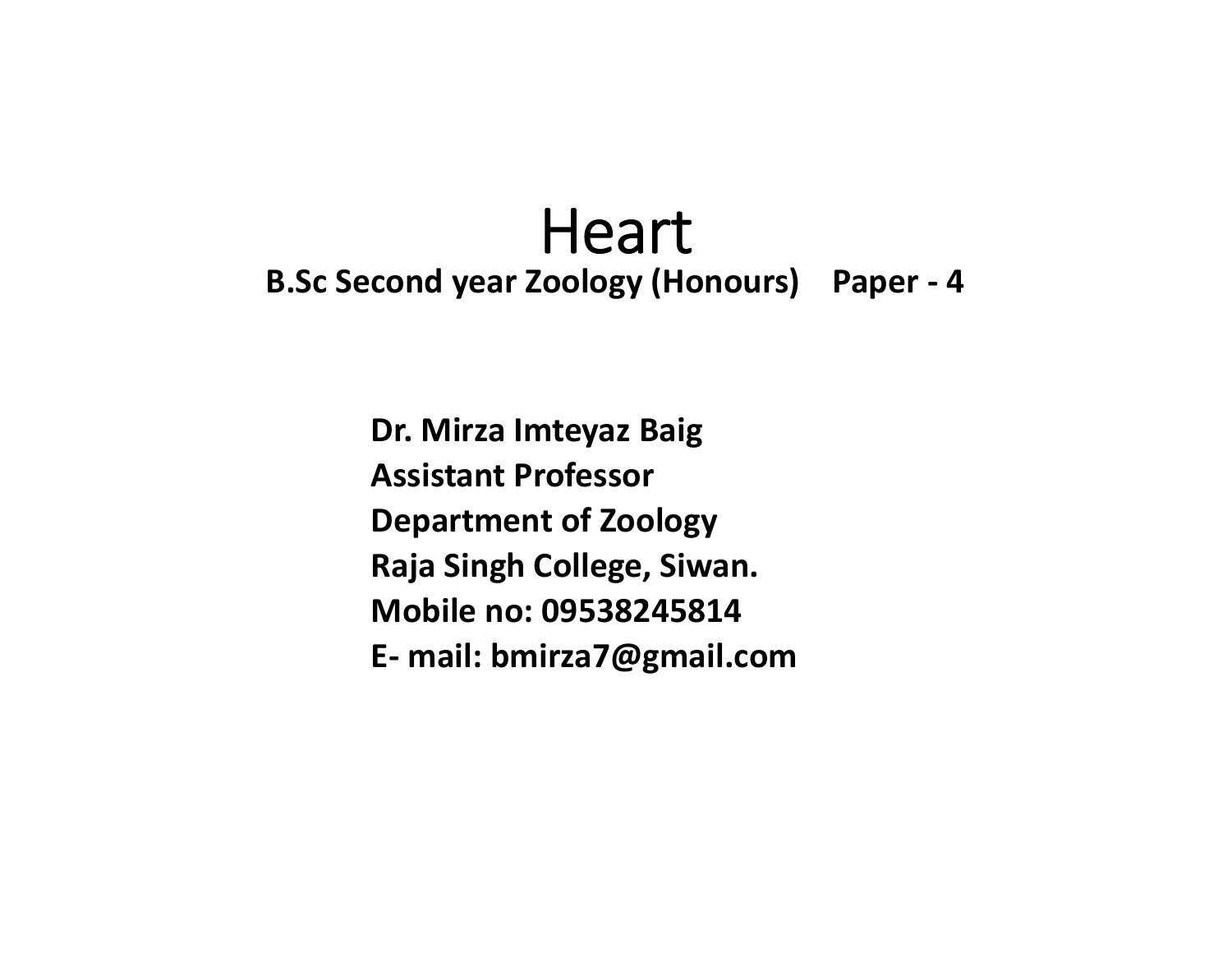## *The Cardiovascular System*

The cardiovascular system consists of:

- (1) the heart, which pumps blood
- (2) the blood vessels, through which the blood flows.

The beating of the heart sends blood into the blood vessels. In humans, blood is always contained within blood vessels.

#### *Circulation Performs Exchanges*

- $\triangleright$  Circulation of blood depends on the beating of the heart, the purpose of circulation is to serve cells.
- Exteed Cells are surrounded by tissue fluid that is used to exchange substances between the blood and cells.
- > Blood removes waste products, extra salts and water from tissue fluid through kidneys.
- > Blood also brings *tissue fluid the oxygen and nutrients* cells require to continue their existence.
- $\triangleright$  Blood would not be able to continue to perform this function if it did not become **oxygenated** in the lungs. At the lungs, blood drops off carbon dioxide and picks up oxygen.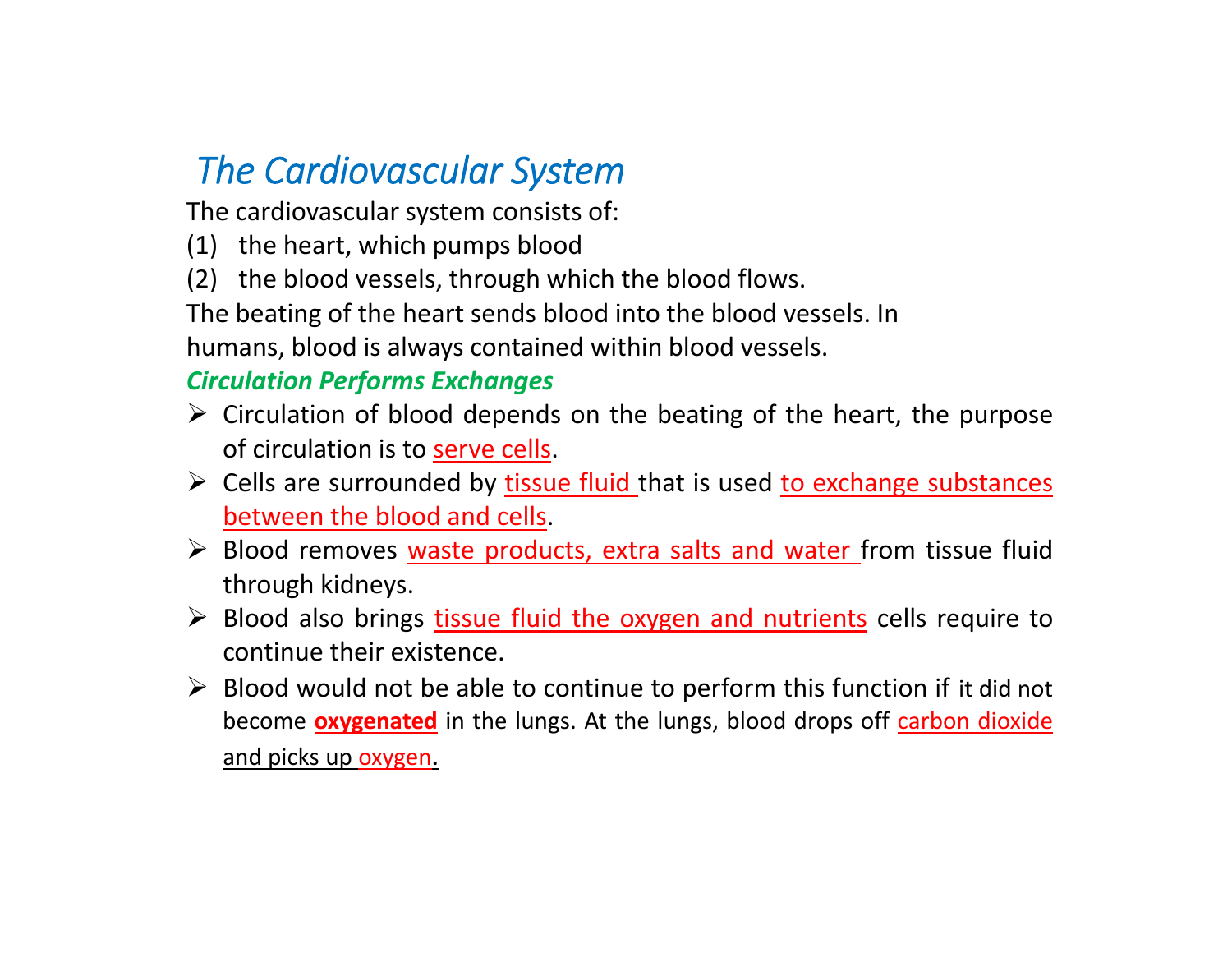- $\blacktriangleright$  Nutrients enter the bloodstream at the <u>intestines</u> and transport much needed substances to the body's cells.
- $\triangleright$  The liver is important, because it takes up amino acids from the blood and returns needed proteins. Liver proteins transport substances such as fats in the blood.
- $\triangleright$  The liver also removes toxins and chemicals that may have entered the blood at the intestines, and its colonies of white blood cells destroy bacteria and other pathogens.
- $\triangleright$  Thousands of miles of blood vessels, which form an intricate circuit reaching almost every cell of the body, move the blood and its contents through the body to and from all the body's organs.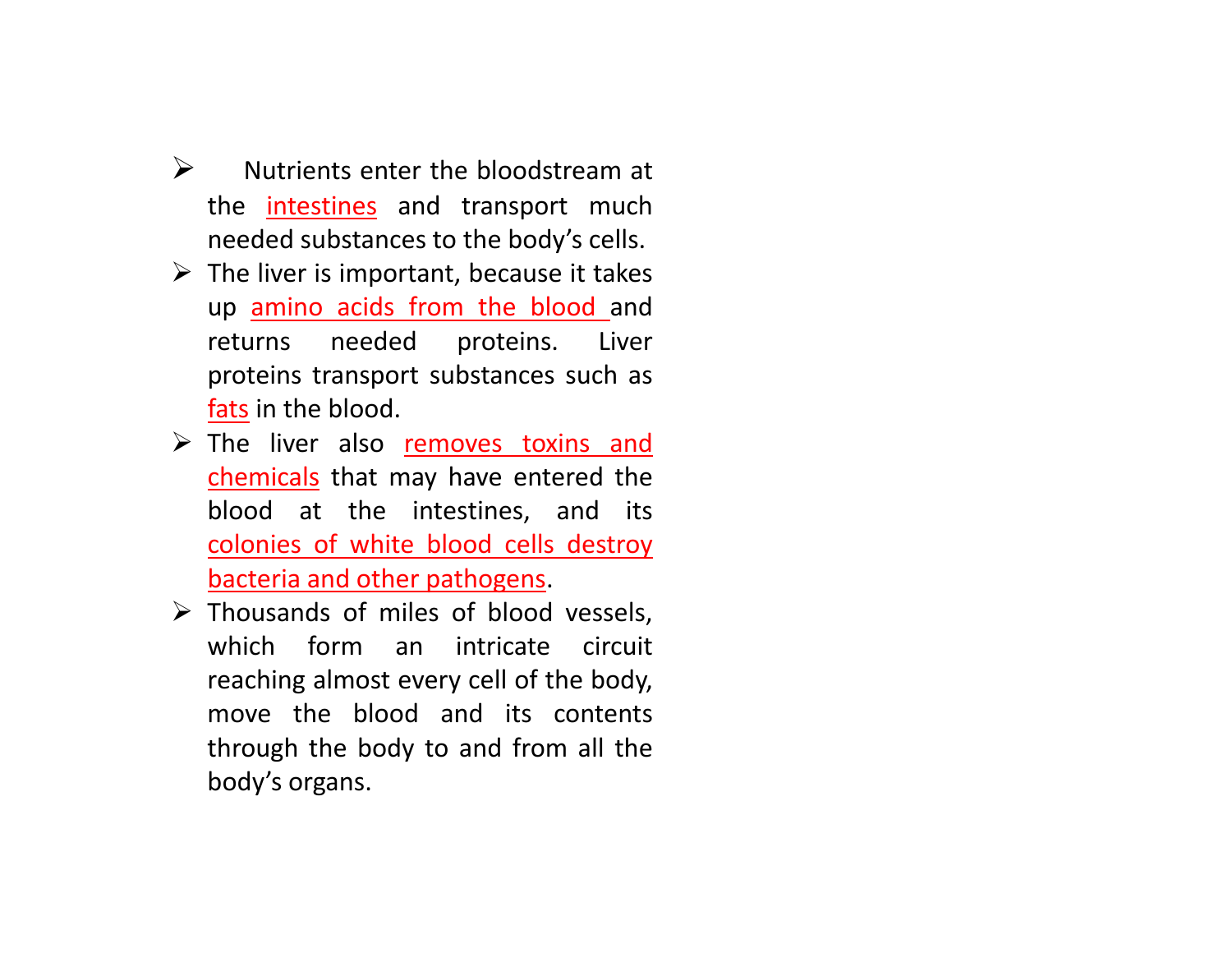### *Functions of the Cardiovascular System*

- 1. Contractions of the heart generate blood pressure, which moves blood through blood vessels.
- 2. Blood vessels transport the blood from the heart into arteries, capillaries, and veins; and blood then returns to the heart so the circuit can be completed;
- 3. Gas exchange (pickup of carbon dioxide and drop‐off of oxygen for the cells) occurs at the smallest diameter vessels, the capillaries
- 4. The heart and blood vessels regulate blood flow, according to the needs of the body.
- 5. The lymphatic system assists the cardiovascular system because lymphatic vessels collect excess tissue fluid and return it to the cardiovascular system.
- 6. When exchanges occur between blood and tissue fluid, fluid collects in the tissues. This excess fluid enters lymphatic vessels, which start in the tissues and end at cardiovascular veins in the shoulders. As soon as fluid enters lymphatic vessels, it is called *lymph. Lymph, you will recall,* is a fluid tissue, as is blood.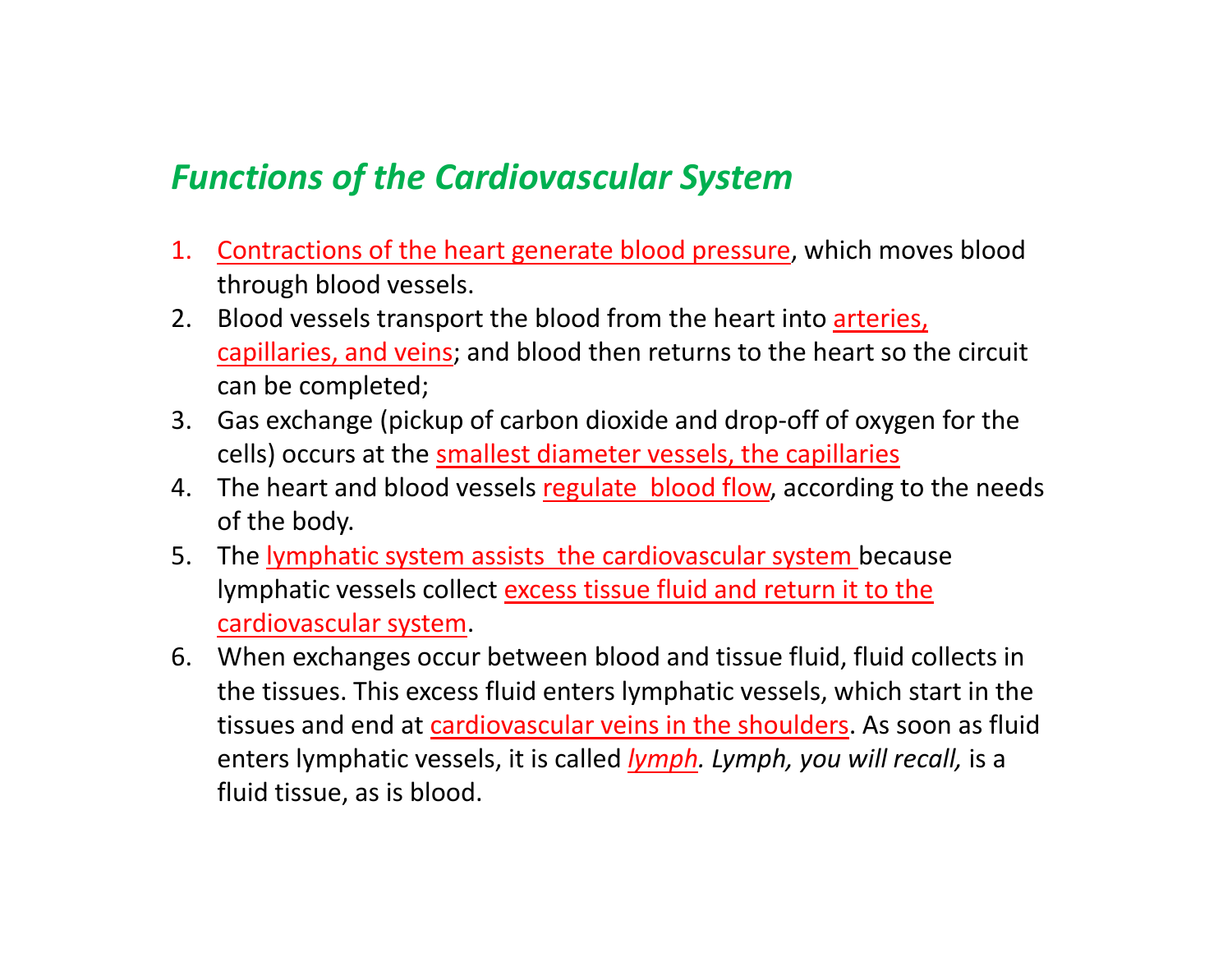#### *The Heart Is a Double Pump*





#### Figure 5.3 The heart functions as a double pump.

a. The venae cavae and the pulmonary trunk are attached to the right side of the heart. The aorta and pulmonary veins are attached to the left side of the heart. Blood vessels are colored red if they carry O<sub>2</sub>-rich blood and blue if they carry O<sub>2</sub>-poor blood. **b.** Photograph of a heart in its natural position in the chest.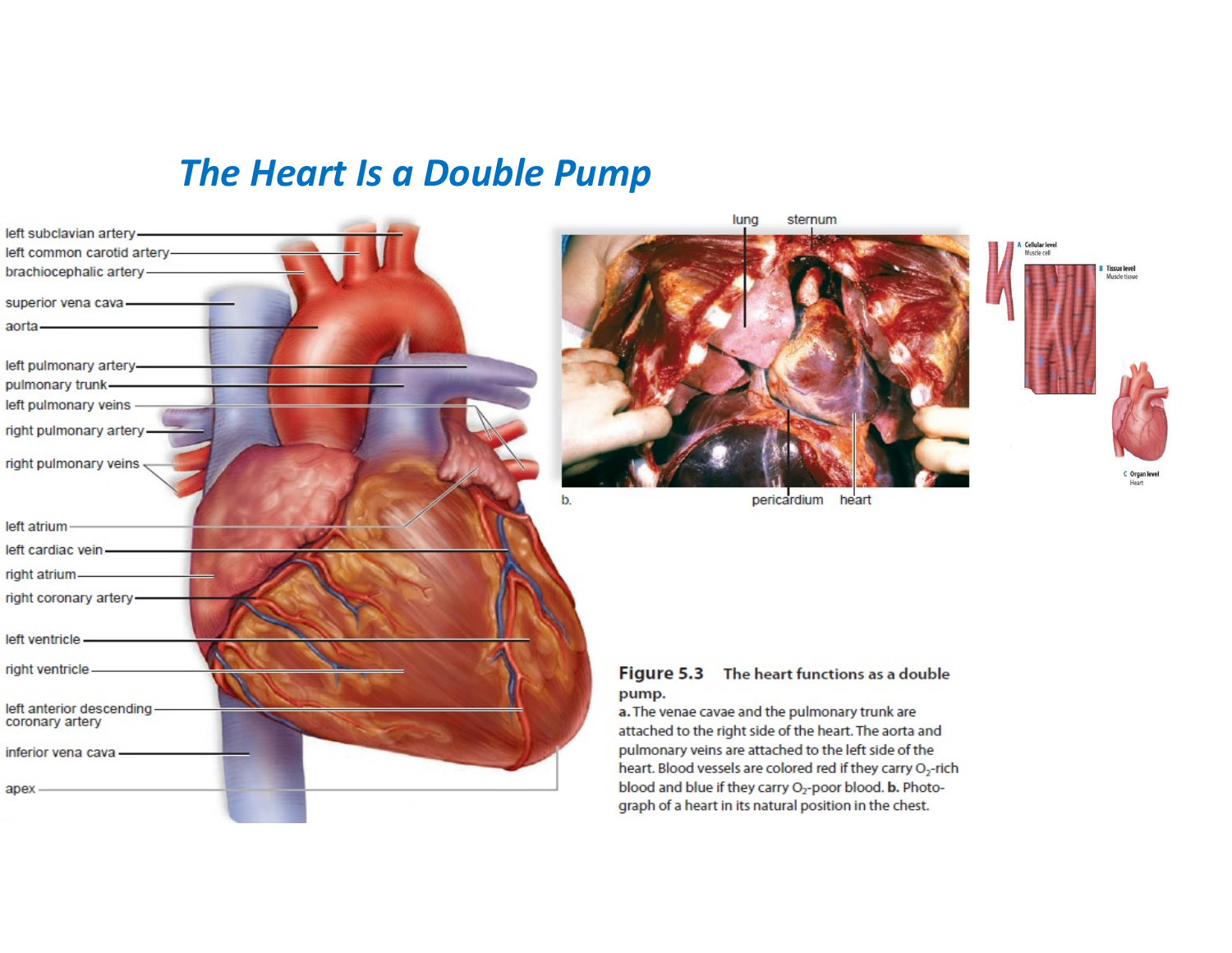- > The heart is a cone-shaped, muscular organ located between the lungs, directly behind the sternum (breast bone).
- $\triangleright$  The heart is **tilted so t**hat the apex (the pointed end) is oriented to the left.
- $\triangleright$  To approximate the size of your heart, make a fist, then clasp the fist with your opposite hand.
- > The major portion of the heart is the *interior wall of tissue called the myocardium*, consisting largely of cardiac muscle tissue.
- $\triangleright$  The muscle fibers of myocardium are branched. Each fiber is tightly joined to neighbouring fibers by structures called *intercalated disks*.
- $\triangleright$  The intercalated disks include gap junctions and desmosomes.
- $\triangleright$  Gap junctions are used to aid (help) in simultaneous contractions of the cardiac fibers.
- $\triangleright$  Desmosomes include arrangements of protein fibers that tightly hold the membranes of adjacent cells together and prevent overstretching.
- heart is surrounded by the pericardium, a thick, membranous sac that supports and protects the heart.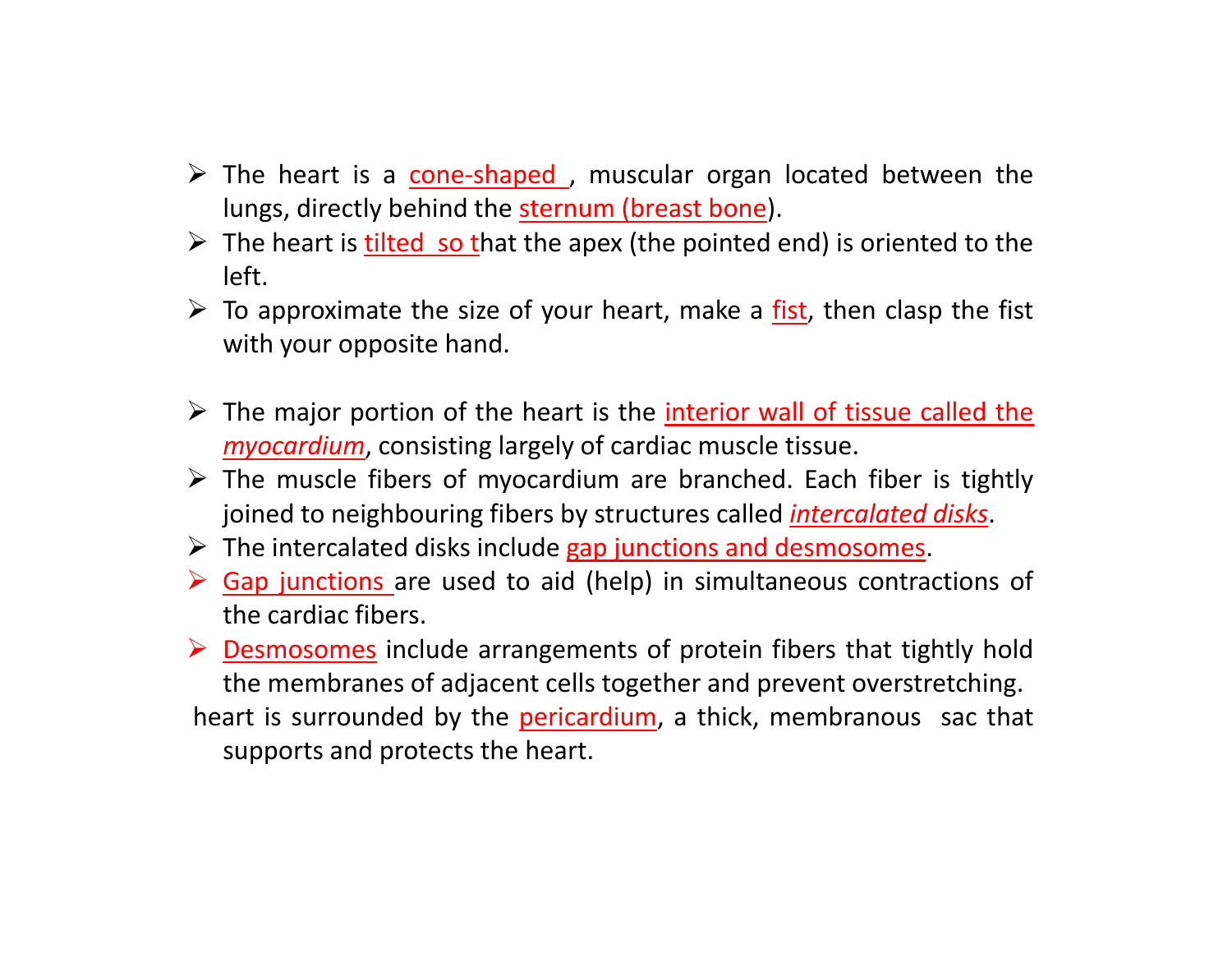- > The inside of the pericardium secretes pericardial fluid (a lubrication fluid), and the pericardium slides smoothly over the heart's surface as it pumps the blood.
	- internally, <sup>a</sup> wall called the septum separates the heart into <sup>a</sup> right side and <sup>a</sup> left side.
- $\triangleright$  The heart has four chambers.
- ▶ The two upper, thin-walled atria are called the right atrium and the left atrium.
- $\triangleright$  Each atrium has a wrinkled, earlike flap on the outer surface called an auricle.
- ▶ The two lower chambers are the thick-walled ventricles, called the right ventricle and the left ventricle.
- $\triangleright$  Heart valves keep blood flowing in the right direction and prevent its backward movement.
- $\triangleright$  The valves that lie between the atria and the ventricles are called the *atrioventricular (AV) valves*. These valves are supported by strong fibrous strings called *chordae tendineae*.